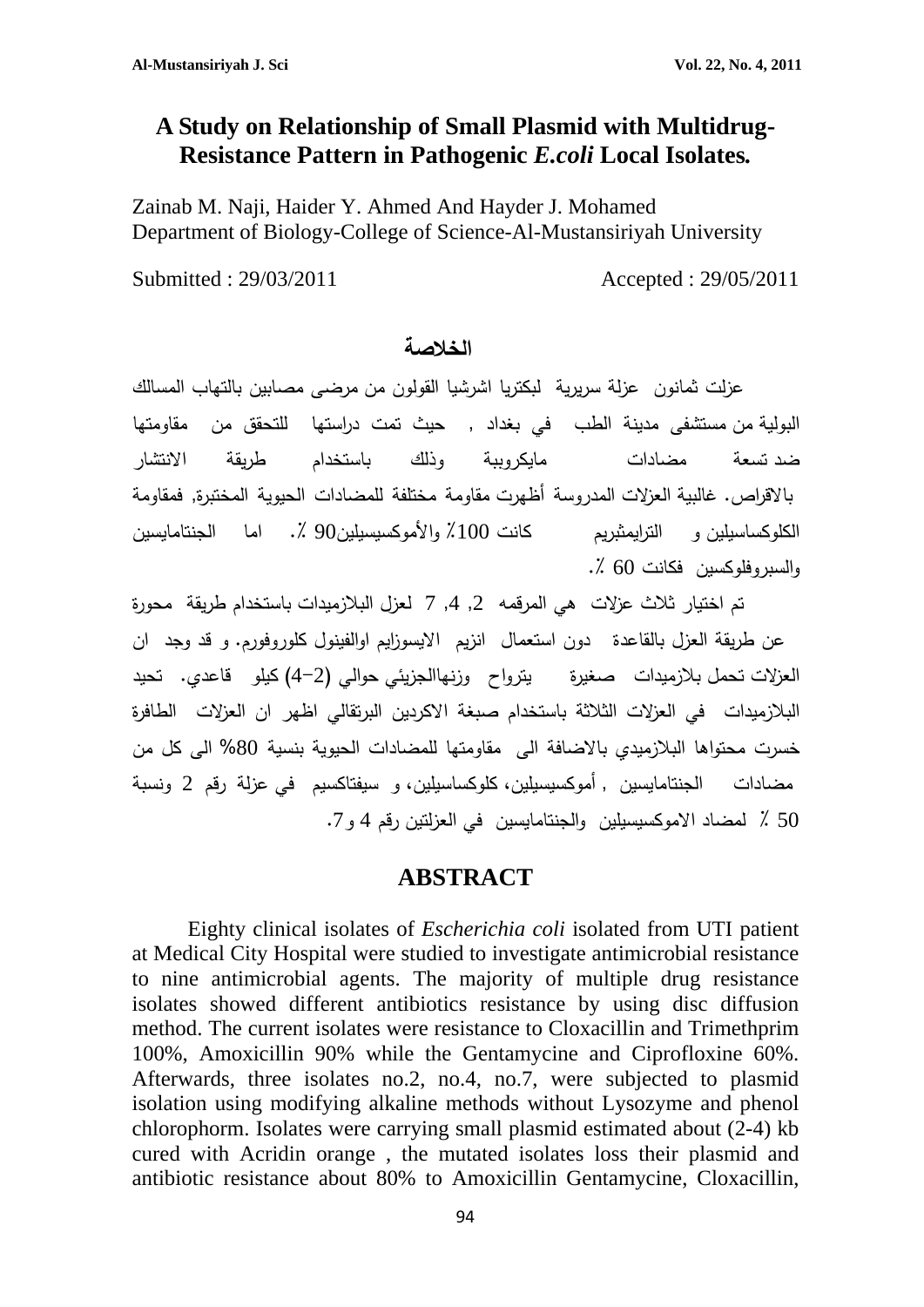and Cephtaxim in isolate no.2 and about 50% to Gentamycine and amoxicillin in isolates no.4 and no.7.

### **INTRODUCTION**

*Escherichia coli* has been established as etiological agents of human gastroenteritis, urinary tract infection (UTI) and diarrhea disease of human [1] ) this pathogenic bacteria resistant as a result of genetic mutations or acquisition of pre- existing genes that confer resistance [2] which occur either in the deoxyribonucleic acid (DNA) of bacteria chromosome or in the extra chromosomal transferable DNA called plasmid [3] .Phages and transposons are also able to transfer antibiotic resistance genes [4].

Intergenic and intragenic conjugal transfer of multiple antibiotic resistance genes was determined among bacteria [5] as well as transformation up take of extra cellular DNA [6].

The antibiotic resistant mutation arise spontaneously are generally resistant to only one antibiotic, however *E. coli* shown resistance to a number of older antimicrobial agents (Ampicillin, tetracycline,trimethoprim-sulfamethoxazole, chloramphenicol, and streptomycin) , kanamycin, gentamycin and nalidixic acid was also observed [7] as well as dramatic increase in resistance to the B-lactum with specific reference to the more recent cephalosporins to aminoglycosides [8],[9]

In this study we report the multi drug resistance (MRD) phenotype for the local resistance strain isolates from medical city hospital and plasmid related their resistancy by using alkaline procedure with out Lysozyme for extraction of plasmid.

## **MATERIAL AND METHOD**

**Bacterial strains**: - All 80 isolates used in the study were isolated from 80 UTI patient of medical city hospital in Baghdad.

**Susceptibility testing:** Antimicrobial susceptibility testing bacteria isolates was done using the disc diffusion method as described by the National Committee for clinical Laboratory Standards [10] the antimicrobial agents used were Cloxacillin **Cx** (30µg) , Nalidix acid **Nal** (30 µg), Cefatoxime **Ce** (30µg), Ceftriaxone **Cro** (30 µg ) , Trimethprin **Tr** (5 µg ) Gentamycine **G** (10 µg ) Ciprofloxacine **Cp** ( 5 µg ), Imipenem **IMP** ( $10 \mu$ g) and Amoxicillin **Amp** . ( $10 \mu$ g).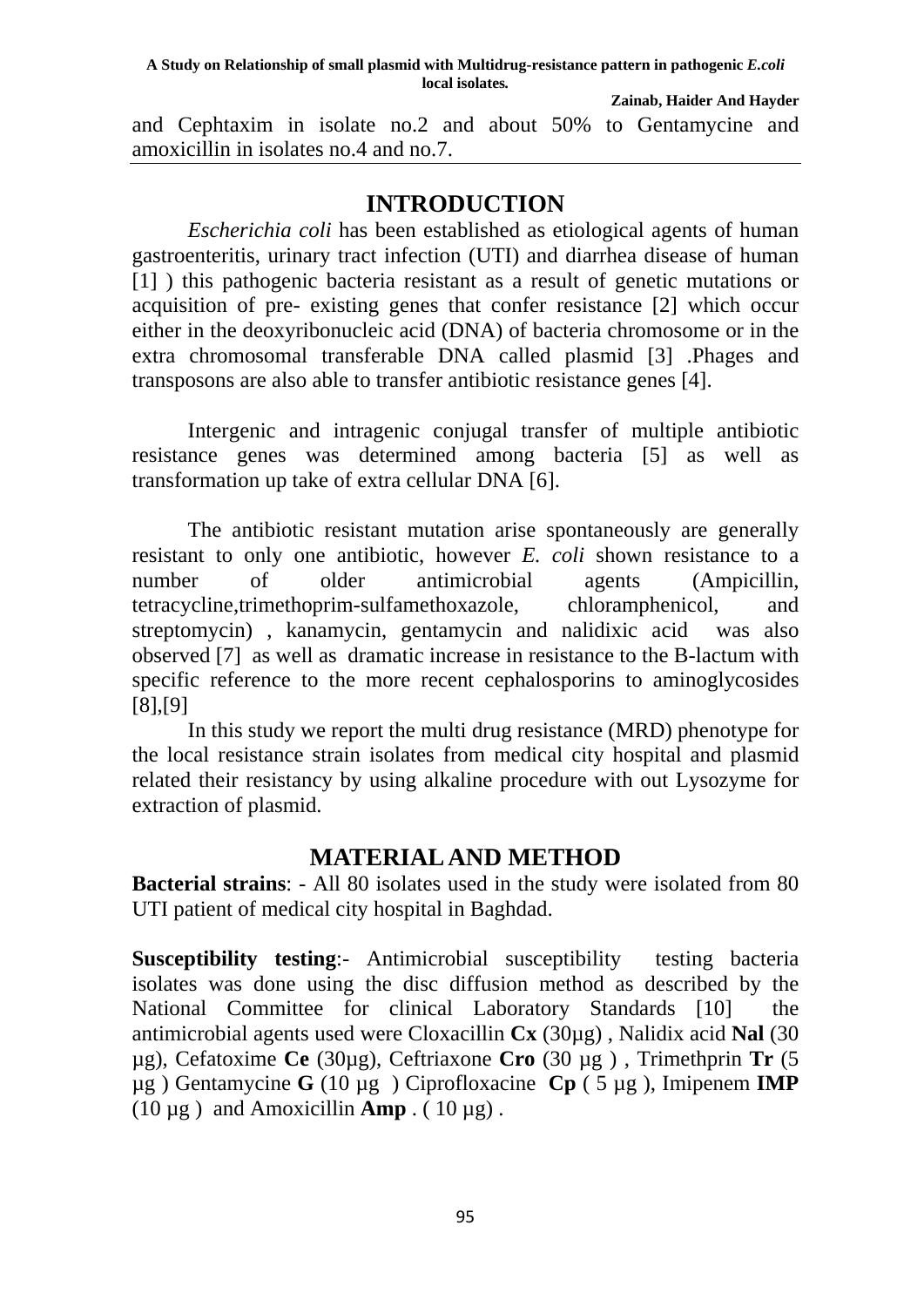Resistance was evaluated according to the reference zone diameter interpretation standers of NCCLS [11]

**Plasmid curing**:-Acridine orange for plasmid curing was used in this experiment, by incubating *E.coli* isolates overnight at 37C in loury broth (LB) with different concentration of acridine orange ranging from 100 to 500  $\mu$ g \ ml [12] discreet single colonies were marked and sub cultured for antibiotics resistance the colonies that failed to show it resistances were selected as cured strain and screened for plasmid [13] .

**Plasmid isolation**: the alkaline plasmid method without Lysozyme was used for plasmid DNA isolation [13] and modified alkaline lysis procedure of plasmid without using phenol or chlorophorm [14] .

**Electrophoresis of plasmid DNA**: - 1% agarose in TBE buffer was used as described Maniatis [15]

# **RESULT AND DISCCUSION**

Increase in drag resistance trend has been reported earlier [16] [17]. *E.coli* clinical isolates have often been used as an indicator of the dissemination of acquired resistance genes [1].

In this study all 80 UTI isolates were screened for their resistance profiles show different class of resistance of multiple drug resistance (MRD) mutants against 9 antimicrobial agents. (Cloxacillin, Nalidix acid, Cephtaxime, Ceftriaxone, Trimethprin, Gentamycine, Ciproflaxin, Amoxicillin and Imipenem).

The 9 antimicrobial agent tested showed various degrees of resistance against Cloxacillin and Trimethprin 100%. Amoxicillin 90%, while Gentamycine and ciprofloxine was 60%

All isolates were sensitive to Imipenem 10  $\mu$ g.

In order to study the relationship of multi druge-resistant in *E.coli* isolates and their indigenous plasmid, three isolates were chosen No (2, 4, 7) for plasmid profile and curing experiment, depend on their MDR to antimicrobial agents

(Cx, Nal ,Amp ,Cro. Tr, Ce, G and Cp)

Plasmid profile results were obtained using the modified alkaline lysis procedure of plasmid without using phenol or chlorophorm [15].

Plasmid molecular weight in this experiment ranged from ( 2-3Kb) for the isolates no.( 4 and 7) which harbor one plasmid fig. No. 1 E,F and (2-4.5) kb this agree with previous studies reported that a bacterial isolates carrying law molecular weight plasmids Ranging in size from 2.3- 30Kb, [18], [19], [1] thus the inability of these isolates to harbor plasmid with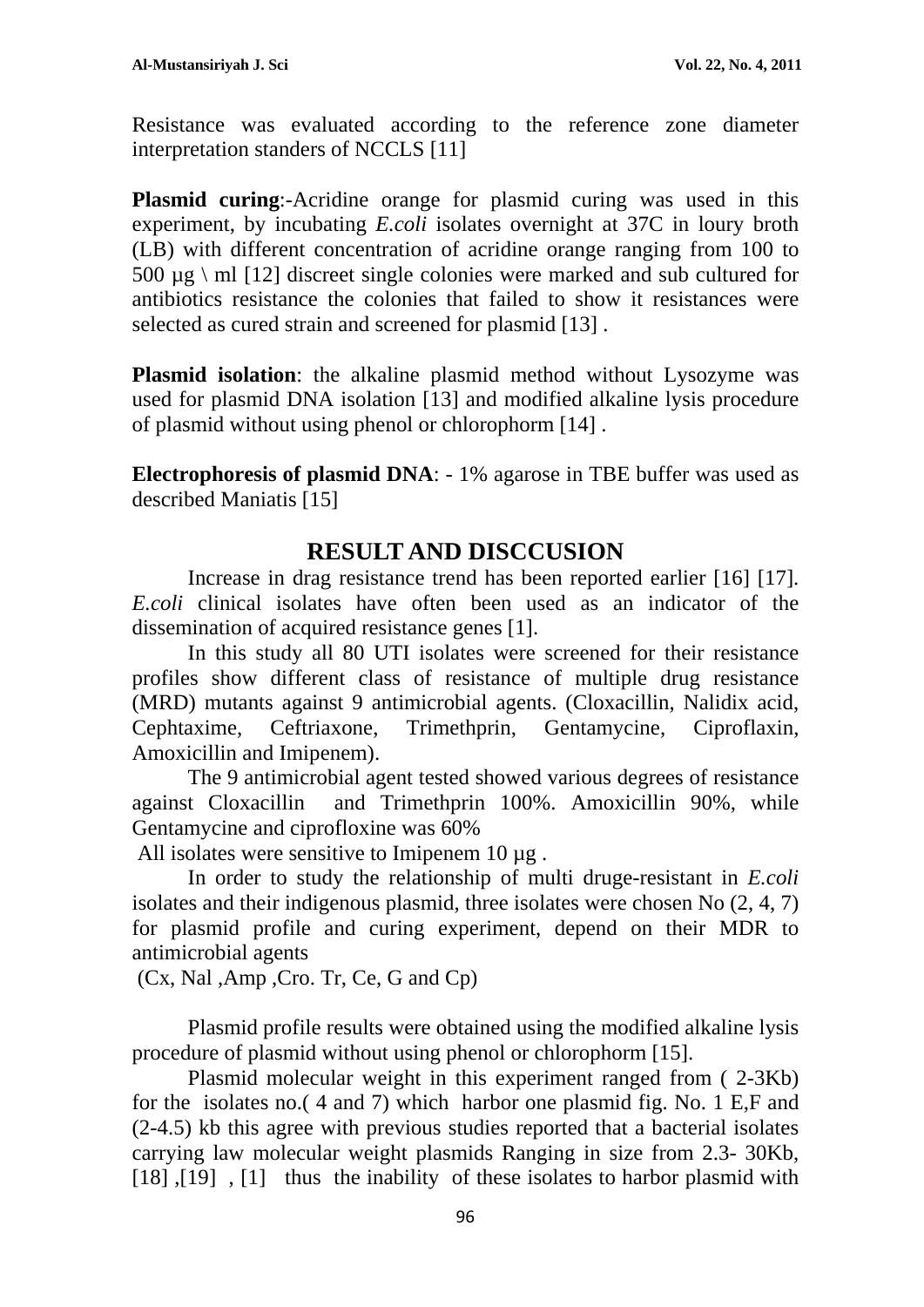large molecular weight does not affect its ability to confer resistance to the various antibiotics [1] the result also show that isolate no. 2 harbor two plasmid [1] fig.No.1 A

Plasmid curing experiment with acridine orange in liquid culture showed elimination of plasmid corroborated by lost of resistancy for antimicrobial agents, 80% of the treated cells isolate (no.2) lost its resistancy to Gentamycine, Cloxacillin, Cephtaxim, and Amoxicillin. 50% of the curing Isolates (4 and 7) lost its resistance to Gentamycine and amoxicillin. Plasmid extraction for curd cells showed lost of plasmid for the three selected isolates (2, 4, and 7) fig. No.1, B, C, D The result show the successes of liquid method in plasmid curing [20]

The results in our study of *E.coli* UTI isolates may led to the suggestion that there may be the presence of multiple plasmid in the mutants or a plasmid carrying multiple resistance determinants [21] and these kinds of plasmid may be related to R- plasmid or R factor

 which exhibited widely within the Enterobacteriacea *E.coli, Kelbsiella, Proteus, Pseudomonas and Salmonella* [2],[19],[20] [23] *.* 

The evolution of multi-resistance antibiotic among Gram – negative bacteria has been widely reported as antimicrobial resistance change over time and some pathogens that were once considered routine to treat are developing resistance to almost all antibacterial agents. The continued mismanaged selective antimicrobials agents contributed towards the emergence of multiple drug resistant bacteria, and that has been regarded as an inevitable genetic response to antimicrobial therapy [24], [25]

Our suggestion that we need for periodic antibiotic resistance survey to help local physicians on the best treatment strategies to the current antimicrobial resistance patterns of UTI pathogens in our communities.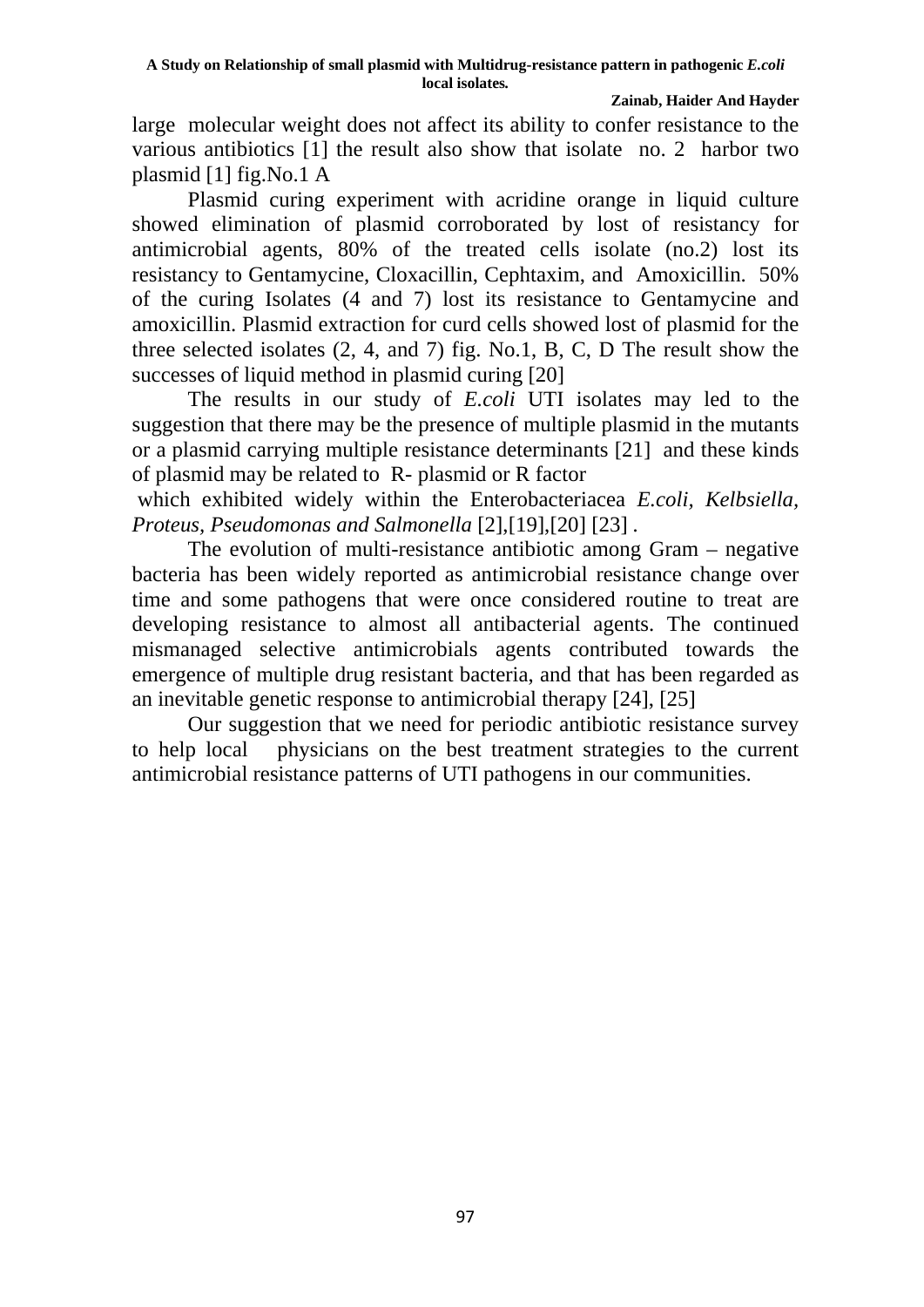

**Fig.1 Agarose gel electrophoresis 1% of purified plasmid DNA for for original and curd** *E.coli* **MDR local isolates**,

- $(A)$  isolates no.2,  $(E)$  isolates no.4 and  $(F)$  isolates no.7.
- (B), (C) and (D) represent the cured isolates for no.2, 4, and 7

#### **REFERNCES**

- [1]-Uchechi N .Ekwenye and Erinmakaz." Investigating of plasmid DNA and antibiotic resistance in some pathogenic organisms". Afri J. of Biotech. vol.6 (7), 877-880. (2007).
- [2]-Brown JC, Shanahon PMA, Jesudason MV, Thomas CJ and Amyes.SG," Mutation responsible for reducing susceptibility to 4 quinolones in clinical isolate of multi-resistant *Salmonella Typhi* in India". J. Anti chemo. 37: 891-900. (1996).
- [3]-Summers .DK. "The biology of plasmids". Cambridge: Mass Blackwell Science Ltd. (1996).
- [4]-Kokjohn TA "Transduction mechanism and potential for gene transfer in the environment".73-97. (1988).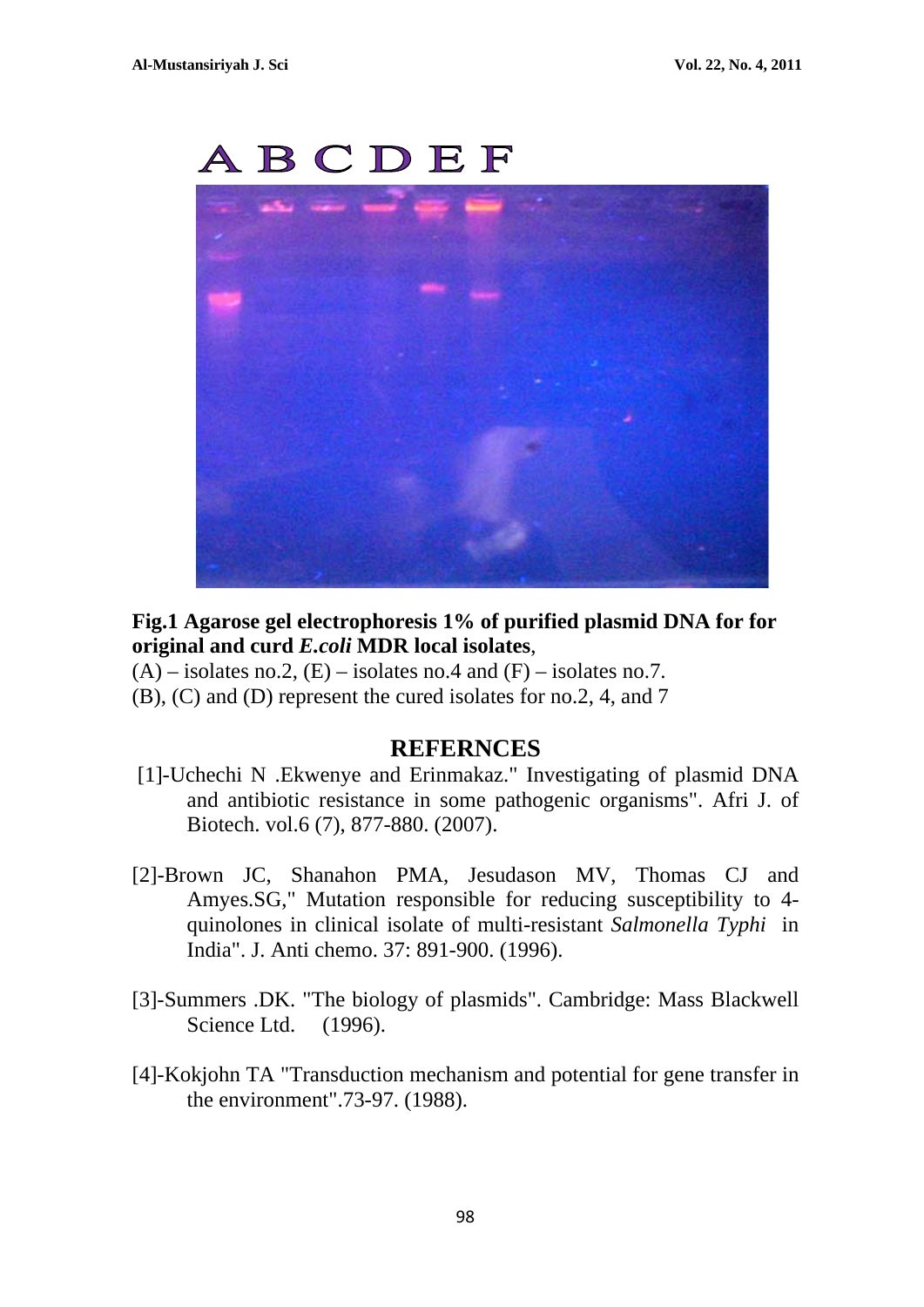- [5]-Hasan M. Zahid , Zinat Mahal and Mamun R.Chowdhury." Intergenic and intragenic conjugal transfer of multiple antibiotic resistance determinants among bacteria in the aquatic environment of Bangladesh" .Afri J of Biotech. vol.8(2): 155-160 . (2009).
- [6]- Stewart, G. J. The mechanism of natural transformation, 139–164. In S. B. Levy and R. V. Miller (ed.), Gene transfer in the environment. McGraw-Hill Publishing, New York, N.Y (1989).
- [7]- Alessandro B., Lucia P., Marta B., Connie F., Yolanda V., Elisa G., Ana Liz V., Antonia M., Chiara L., Filippo B., Marianne S., Angela B., Herlan G., Hugo R., Torkel F., Göran K., Eduardo G., Franco P. and Gian Maria R."Multi- resistant commensal *Escherichia coli* in children, Peru and Bolivia" .Emerging infec.dis. Vol.12(6): 907 – 913. (2006)
- [8]-Jacoby,G.A."Genetics of extended-spectrum beta-lactamase". Eur.J.Clin.Microbiol.Infect.Dis.,23(suppl.1):2-11. (1994)
- [9]- Stratchounski L., Abrarova E., Edelshtein I., Suvorov M., Reshedko G., Krechikova O.,Iljina V., Gugutsidze E., Furletova N. and Petrochenkova N. , " Antimicrobial resistance pattern of gram negative urinary tract pathogens isolated from outpatients in Russia" In: proceedings of the 9<sup>th</sup> European Congress .Berlin. March 21-34, (Poster#PO344) (www.antibiotic.ru). (1999)
- [10]- National Committee for Clinical Laboratory Standards,."Methods for dilution antimicrobial Susceptibility Test for Bacteria that grow Aerobically" .4<sup>th</sup> Edn, Approved standard M7-A4. National committee for Clinical Laboratory Standards, Wayne,Pa(1997).
- [11]- National Committee for Clinical Laboratory Standards," Performance standards for Antimicrobial susceptibility Testing Ninth Information Supplements" NCCLS Document M100-S9. National committee for Clinical Laboratory Standards, Wayne,Pa. (1999).
- [12]- Fujii T, Takeo M, Maeda Y., "Plasmid- encoded genes specifying aniline oxidation from Acinetobacter sp.starin ". Microbiology 143: 93-99. (1997).
- [13]-Biarmbaim HC,Doly J " A rapid alkaline extraction procedure for screening recombinant DNA" .Nucleic Acid Res.7:1513-1523 .(1979).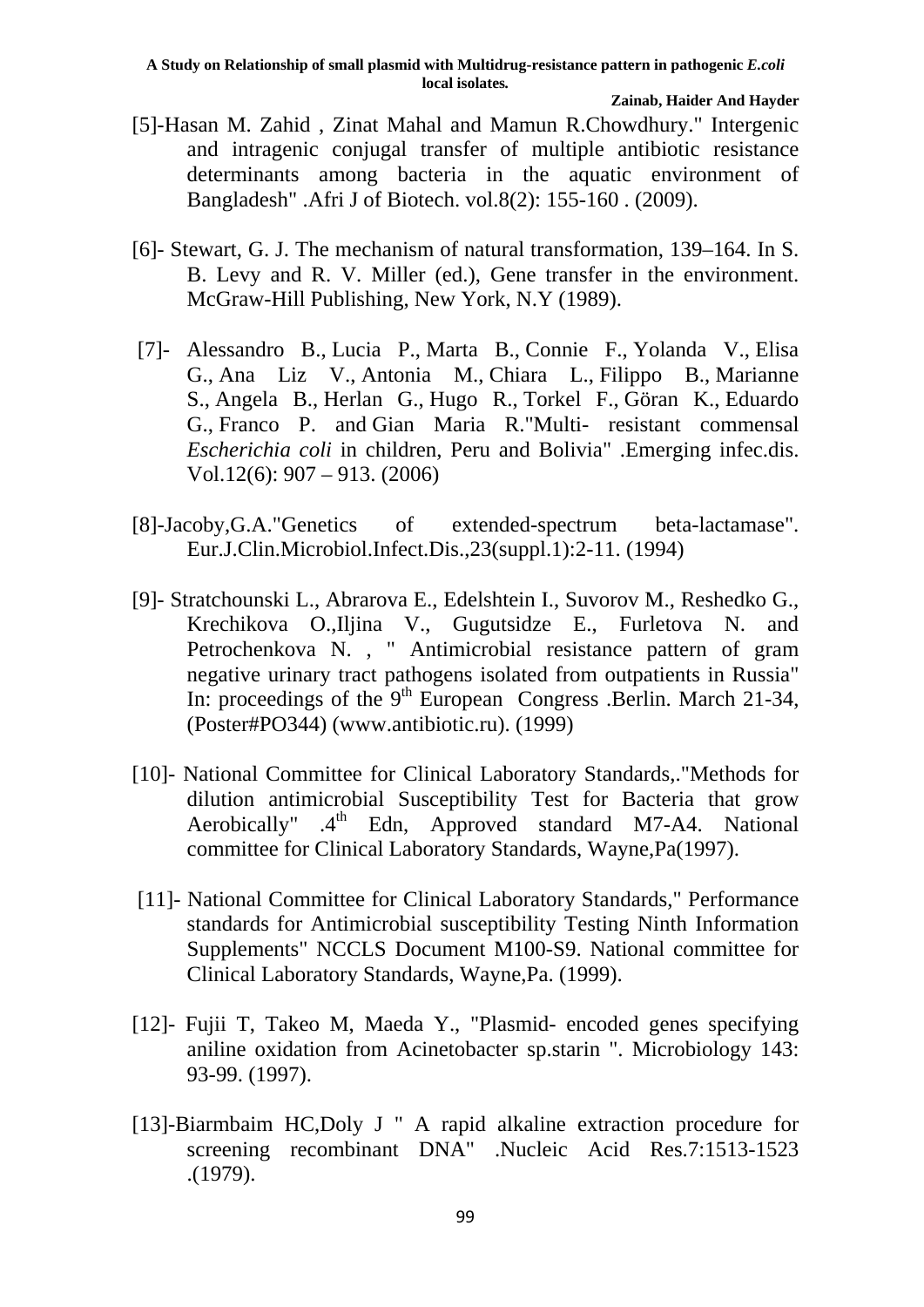- [14]-He,M.,Wield,A.and Kaderbhai,M.A". A simple single step procedure for small scale preparation of *Escherichia Coli* plasmid". Nucleic Acids Res.18, 1660. (1990).
- [15]- Maniates, T., E.F.Fritsch and J.Samborck,"Molecular cloning, A laboratory manual.", Cold Spring Harbor ,New York. (1982).
- [16]- -Rasool , SA., Ahmed B. and Iqbal. A. " Multiple drug resistance among indigenous clinical *Staphylococci* In vivo manipulation and characterization of the R-plasmids." Proc.Pak.Congr.Zool., 13:439- 447.(1993).
- [17]-Ghazala,S.S." Plasmids of indigenous *Pseudomonads* : Characterization and gene manipulation." Ph D thesis University of Karachi .pp1-190. (2000).
- [18]- Ogunledun,A., Daini O.A. and Sule- Odu A.O, Amballi A.A. ,Fakoya A.O.,Iwalokun b.A."Antibiotic resistance and R- Plasmids of *K.Pneumoniae* in asymptomatic bacteriuria." Afr.J.Med.Pharm.Sci. 1:27-34. (2000).
- [19] Franiczek R., DolnaL,Kryzanowska B.,Szufnarowski K.,Kowalska-Krochmal B. and Zielinska M.."Conjugation transfer frequency of resistance gene from ESBL- produces Enterobacteriacea strains isolated from patients hospitalized in pediatric words."( in Polish). Medycyna doswiadczalna i Microbiologai.58 (1): 41-51. (2006).
- [20]-Abdel–Salalm,M.S., Abdel–Salam,A.Z., Ibrahim,S.A., Abosereh,N.A and Sa'eb,A.T.M." Resistance plasmid of indigenous *Pseudomonas* in Egypt." .J. Applied Science Research, 3(9):873-878. (2007).
- [21]- Martínez-Martínez, L., Hernández-Allés, S., Albertí, S., Tomás, J. M., Benedí, V. J. and Jacoby, G. A. ". In vivo selection of porin – deficient mutant of *Klebsiella pneumonia* with increased resistance to cefoxitin and expanded spectrum cephalosporins." *Antimicrob Agents Chemother* ., 40:342-348.(1996).
- [22]-Okeke IN, Lamikanra A. and Edelman R.Socio- "economic and behavioral factors leading to acquired bacterial resistance to antimicrobial agents in developing countries." Emerg. Infect Dis., 5:18-27. (1999).